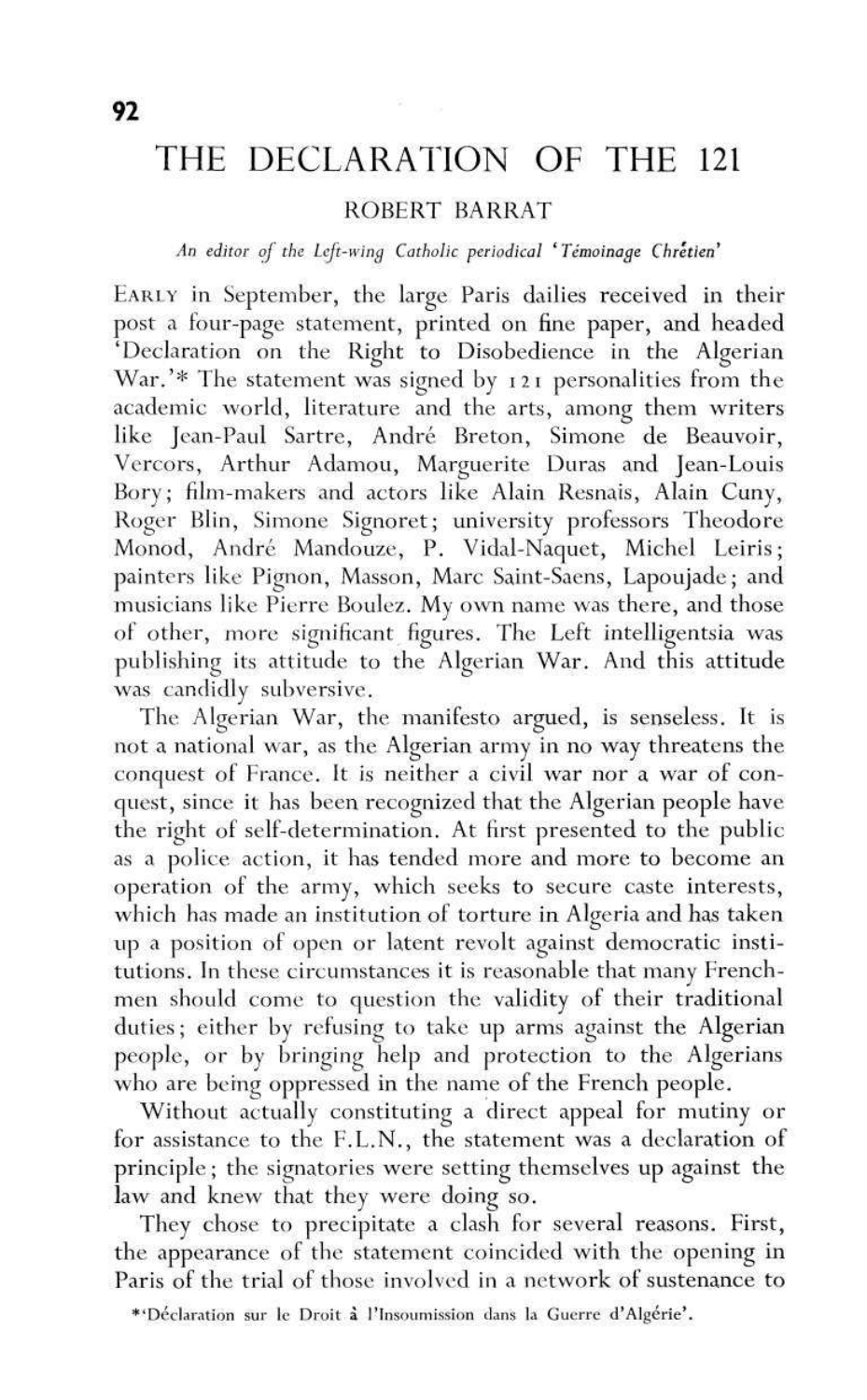the F.L.N., known as the Jeanson trial. For several years now there have been monthly arrests by the police of teachers and trade union militants for having sheltered Algerians, transported them by car, or duplicated their leaflets for them. Month after month, young soldiers have refused to leave for Algeria. Many of them have been condemned and imprisoned, but the principal newspapers have preserved an absolute silence about it.

The Manifesto of the 121 succeeded in breaking through this silence, and in focussing public opinion in France and abroad upon this resistance by Frenchmen to the war. The 121 signatories, many of them ex-resistance fighters, came in effect to the witness box to explain why they approved the attitude of those who had organized aid to the F.L.N. The most powerful grenade was thrown from Brazil by Jean-Paul Sartre, who announced unequivocally that he was ready, if it were asked of him, to carry the luggage of the F.L.N.—so clearly did the cause of French democracy seem to him to be one with that of the Algerian people in their struggle against French colonialism.

Secondly, the manifesto was intended, by highlighting the courageous activities of isolated individuals or small independent movements, to reawaken the political groups and official parties, who must bear responsibility for the lethargy and apathy of the masses.

Finally, it was intended to force the Government to a trial of strength, from which the signatories knew in advance that it would retreat. This demonstration of impotence would contribute to injecting vigour and militancy into a Left long paralysed by inaction and fear of the army.

Two months after the publication of the Declaration, it can be confirmed that the stand of the 121 has powerfully contributed towards freeing Left opinion from its paralysis and setting it back in motion.

The Declaration has in the first place caught the imagination of the young people, who are the most directly involved in the war through their period of military service lasting 28 months. Without concerning themselves with tactics or strategy, the student leaders have thrown themselves into the front-line, launching a campaign of agitation that the trade union centres and the party machines of the Left have been forced to follow.

The trial of strength with the Debré Government has been won. The army possesses no longer the privilege of holding political power in check. Those round the knees of the President